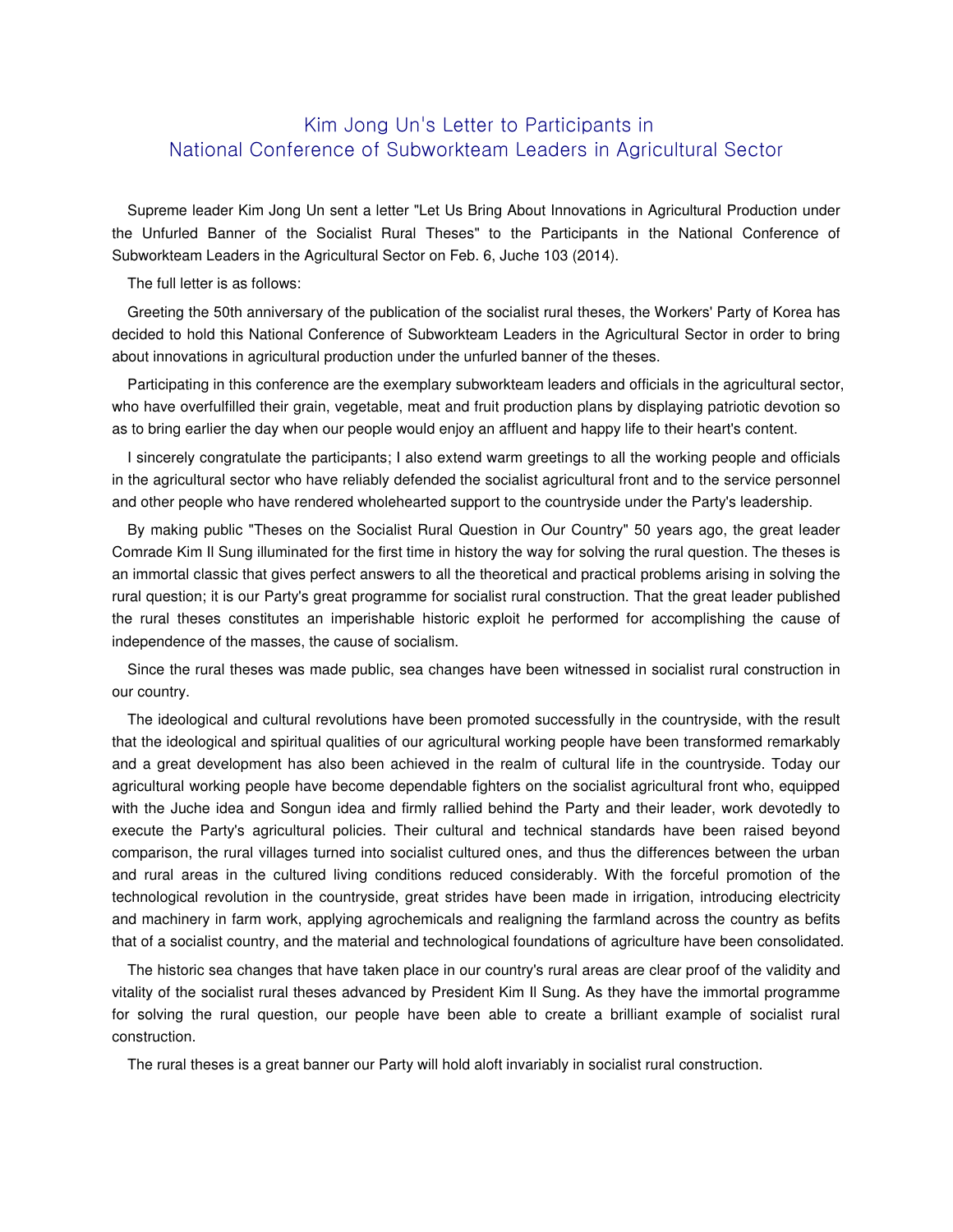By carrying out the tasks set by the socialist rural theses, we should bring about a fresh turn in rural construction in the new century and ultimately solve the rural question.

# **The countryside should promote the ideological, technological and cultural revolutions more forcefully.**

Primary effort should be channelled into the ideological revolution, so as to arm all the agricultural working people with Kimilsungism-Kimjongilism and train them to be rural revolutionaries in the Songun era who work faithfully for the interests of their community and society and for their country and fellow people and dedicate their pure conscience and sincere efforts unsparingly to the country's agricultural development. The agricultural working people should be imbued with a thoroughgoing faith in socialism and steadfast anti-imperialist and class consciousness so that they can regard our style of socialism as their life and soul, love it ardently and fight staunchly against the imperialists' moves for ideological and cultural infiltration.

**If we are to successfully build a socialist civilized country, which our people are desirous of, and ultimately solve the rural question, we should step up the cultural revolution in the countryside.** The countryside, upholding the slogan of making all the people well versed in science and technology, should actively propagate scientific and technological knowledge, so that all the agricultural working people can learn advanced farming techniques and operate modern technical means skilfully; it should also ensure that a greater number of the agricultural working people are involved in the study-while-you-work system. Conditions should be created so that they can enjoy a cultural and emotional life to their heart's content and, by laying out the rural villages in a more cultured way, it should turn them into a civilized and beautiful socialist fairyland.

In line with the demands of the era of science and technology, the informatics era, it should promote the **rural technological revolution,** thus making the material and technological foundations of the rural economy firmer and steadily putting agriculture on a higher scientific and modern footing. By comprehensively introducing machinery in the rural economy and widely applying agrochemicals, it should narrow the differences between the agricultural labour and industrial labour and completely free the farmers from backbreaking labour. And by building new irrigation facilities and widely introducing a variety of modern irrigation methods while following up the successes already achieved in rural irrigation, it should perfect the irrigation system.

The most important task facing the agricultural sector at present is to do farm work well so as to radically increase agricultural production.

The agricultural front is an outpost in the battle of defending socialism and a major thrust of the effort in building our country into a socialist economic giant.

The imperialists, who are not desirous of seeing us prospering and well-off, are intensifying pressure and economic sanctions against our country, resorting to sinister schemes to force our people to experience shortage of food so as to undermine the faith in socialism implanted in their minds. We must farm well by all means and solve the people's problem of food satisfactorily; by so doing, we can smash the enemy's anti-DPRK, anti-socialist schemes. As our country has already attained the status of a politico-ideological power and a military power, our style of socialism will remain unperturbed and we can push forward the revolution and construction with pluck and on our discretion whatever the enemy's moves only if we achieve self-sufficiency in food by farming well.

As the agricultural problem is so important, our Party has defined the agricultural front as a major thrust of our effort in building an economic giant, and this year it has called on the agricultural sector to hold in the van the torch of innovations in building a thriving socialist country.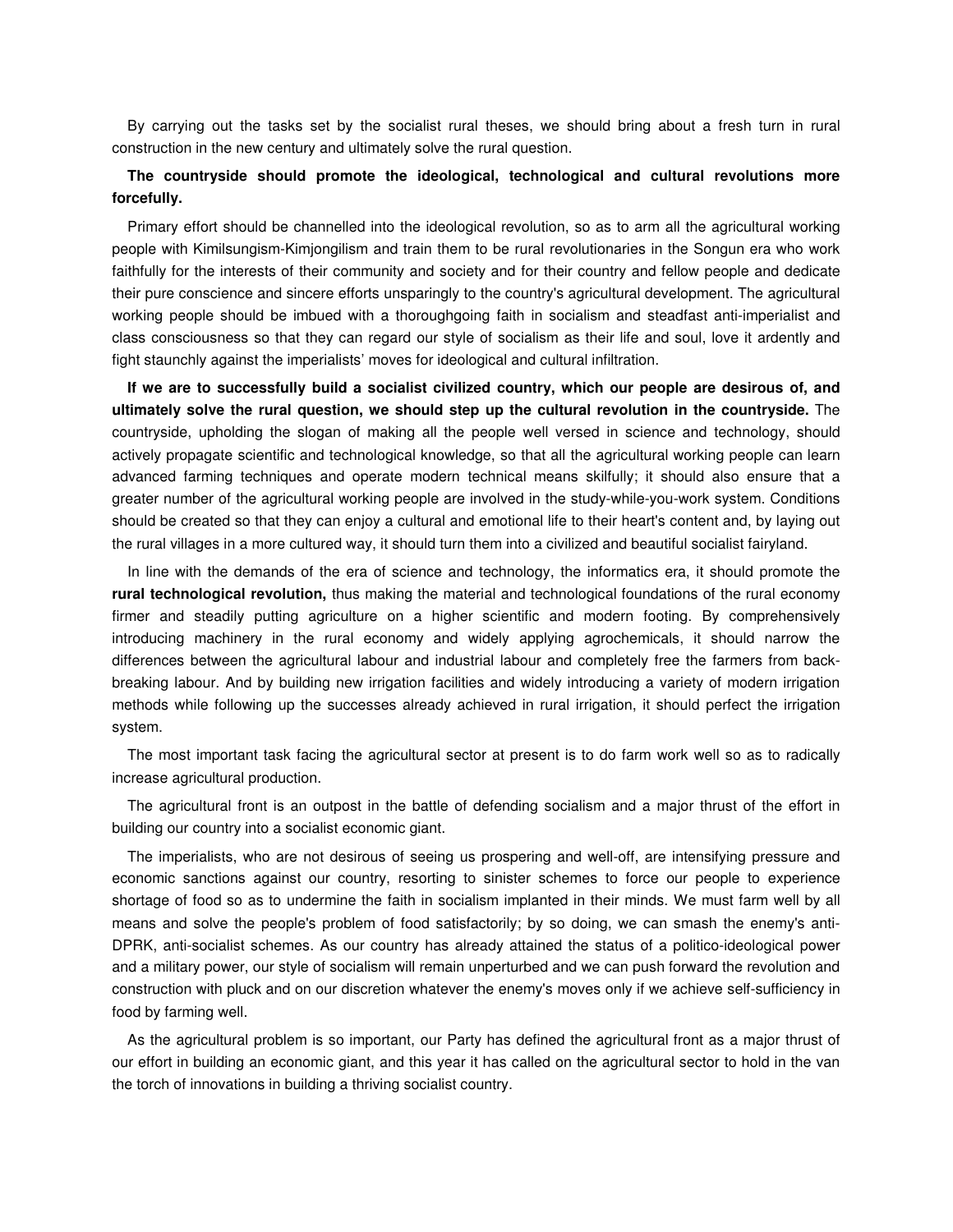**In this meaningful year, when we mark the 50th anniversary of the publication of the socialist rural theses, the agricultural sector must farm well and thus meet without fail the grain production quotas set by the Party and the state. And from the year 2015, when we will greet the 70th anniversary of the founding of the Workers' Party of Korea, it must hit higher grain production targets.** 

**While decisively increasing grain production, it must bring about fresh innovations in the vegetable, livestock, fruit and all other branches of the rural economy.** 

### **In order to radically increase agricultural production, the sector must do farm work scientifically and technologically in line with the demands of the Party's agricultural policies and Juche farming method.**

**The Juche farming method** is an invaluable asset the great Comrade Kim Il Sung created and bequeathed to us. It is our style of farming method that suits the actual conditions of our country and an advantageous scientific and intensive farming method that enables us to harvest high and stable yields under any unfavourable natural and climatic conditions.

Having defined the Juche-based and scientific farming method, which the great leader created with so much effort, as the Juche farming method, the great Comrade **Kim Jong Il energetically led the effort to implement the method**. With an insight into the demands of the developing reality, he advanced the Party's policy of agricultural revolution in the Songun era aimed at applying the Juche farming method in a more thoroughgoing way and thus opened a new avenue for solving the rural question.

The fundamental key to increasing agricultural production in our country, where the area of crop land is limited, is to raise the unit-area yield to the maximum by doing farm work scientifically and technologically as required by the Party's agricultural policies and Juche farming method.

#### **First of all, it should revolutionize seed production**.

The main thing in farming is seed. The agricultural sector should hold the seed as the main thing **and pay primary attention to solving the seed problem**. **It should develop strains that give high yields**, demand little amounts of fertilizer, are short in growing periods and are resistant to drought, rainstorm, pests and various other harmful factors under our country's climatic and soil conditions. While developing superior strains by itself, it should also show concern about introducing high-yielding strains from other countries.

**Seed selection should be improved.** The agricultural sector should carry on seed selection properly on a scientific and technological basis and produce and supply good seeds to meet the needs of each region and cooperative farm. Modern seed processing factories should be built as required by the age of scientific farming, and a system established whereby all the seeds are screened, sorted out and coated in a comprehensive manner and supplied to cooperative farms.

Innovations should be effected in farming methods.

**An important reserve for increased agricultural production lies in radically improving farming methods in keeping with the latest trend of agricultural development.** 

# **Crops and varieties should be distributed on the principle of sowing the right crop on the right soil and at the right time, and manuring and cultivation should be carried out on a scientific and technological basis.**

They should be distributed in line with the regional characteristics and natural and climatic conditions. Crops that grow well in relevant regions should be cultivated on a large scale: stress should be put on rice and maize farming in the areas where they grow well and on potato farming in the areas where it is fruitful. Since natural and climatic conditions vary with each region and each farm and there is difference between fields on a farm, it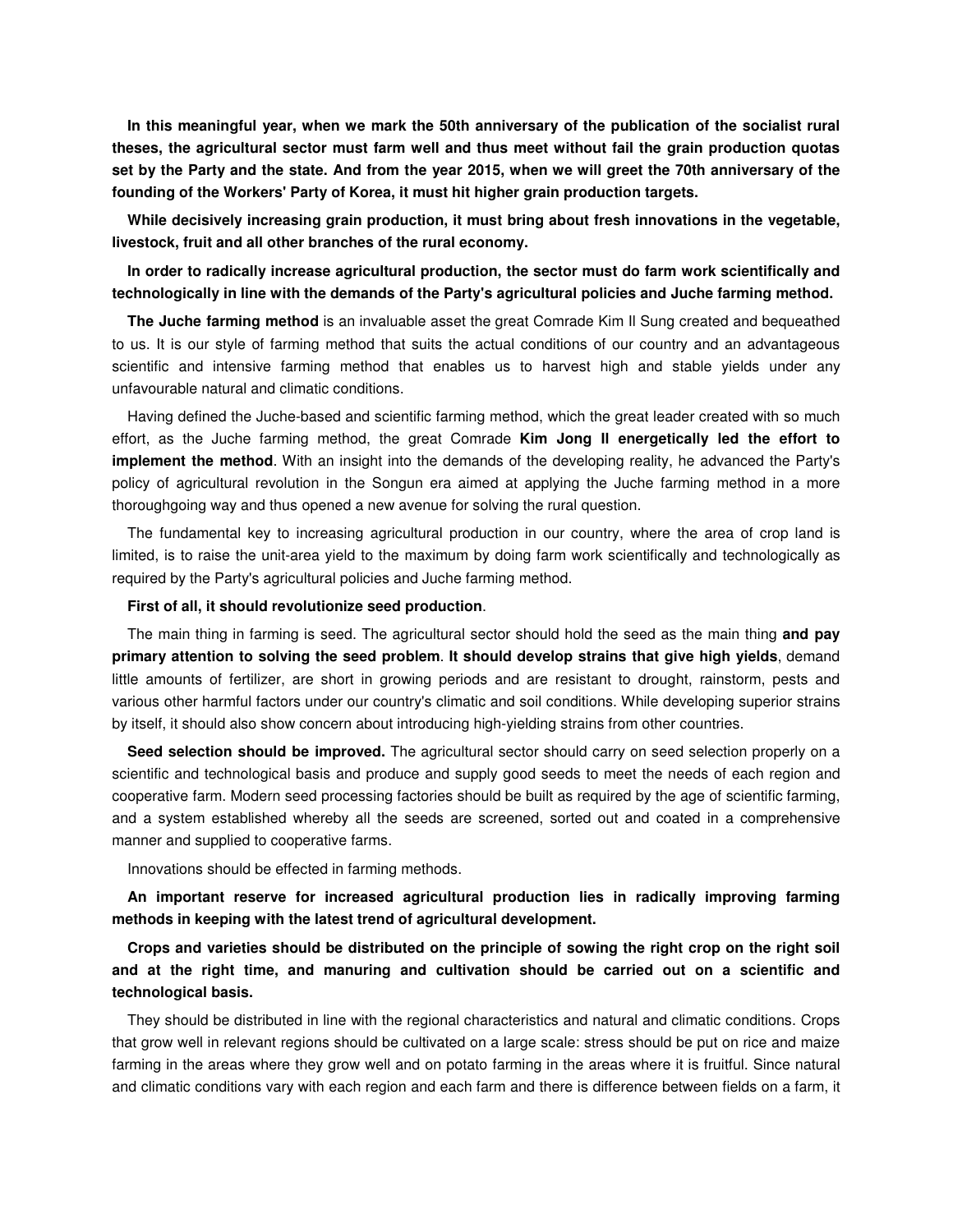is necessary to figure up scientifically which crop and variety are profitable before distributing the most suitable ones.

**Cooperative farms should carry out every farming operation in the right season** and in a qualitative manner on the basis of making scrupulous preparations for each farming process. There should be no tendency towards indiscriminately dictating to lower units to do something by any time without taking into account the natural and climatic conditions and specific situation of the relevant region on the pretext of ensuring timeliness in farming.

**It is important to apply fertilizer to crops in a scientific and technological manner** in the manuring and cultivating process. It is necessary to apply effective fertilizing methods to suit the characteristics of crops and the stage of their growth in order to ensure that larger quantities of grains are produced with less fertilizer. The practice of clinging only to nitrogenous fertilizer should be eliminated, and phosphatic, potassic and silicon fertilizers and different kinds of microelement fertilizers should be applied in a balanced manner. Cooperative farms should rid themselves of the outdated practice of controlling water and applying fertilizers and agrochemicals by eye and hand measure, and turn to advanced manuring and cultivation methods based on scientific measurement and analysis.

#### **Advanced farming methods and techniques should widely be introduced.**

**At present, the agricultural sector is researching and introducing a variety of farming methods that boost the yield drastically with less seeds, work force and farming materials, and they should widely be popularized.** Cooperative farms should actively **introduce double and triple cropping** based on earlier and later crops and intercropping whose advantages have been proved by practice, and carry on grain-to-vegetable and grain-to-cash crop cultivation scientifically and efficiently, while giving priority to grain-to-grain and grain-topotato farming, thereby raising the rate of land utilization and the level of intensive farming.

#### **Organic farming should be encouraged proactively.**

Fundamental to organic farming is to produce and use large quantities of bio-fertilizer. There is a remarkable tendency among officials in the agricultural sector to think that they cannot do farming without chemical fertilizer, but they are misguided. Farming can be done properly with less chemical fertilizer if the soil contains lots of organic matters. The world's agricultural development is tending towards farming with bio-fertilizer, not chemical fertilizer.

It is necessary to apply large quantities of manure to paddy and non-paddy fields to fertilize land and increase unit-area yield sustainably. Manure production is just increased grain production. The agricultural sector should channel efforts into manure production to turn out more than 20-30 tons of it per hectare of paddy and non-paddy fields. Cooperative farms should find out and use all sources of manure such as domestic animal excrement, night soil, compost and ditch-bed soil.

Hukposan fertilizer, which the great Comrade Kim Il Sung named in the meaning of a tonic for soil, and organic compound fertilizer are highly efficient organic fertilizers. The agricultural sector should direct much effort to the production of hukposan fertilizer and build up production bases for organic compound fertilizer and increase its production.

It is needed to firmly establish the food production cycle of agriculture and animal husbandry. The establishment of the production cycle is advantageous as it makes it possible to increase the production of livestock products and grain output by producing quality manure with the excrement of domestic animals. Cooperative farms should consistently adhere to the Party's policy of establishing the production cycle and thoroughly implement it to reenergize animal husbandry and boost grain production.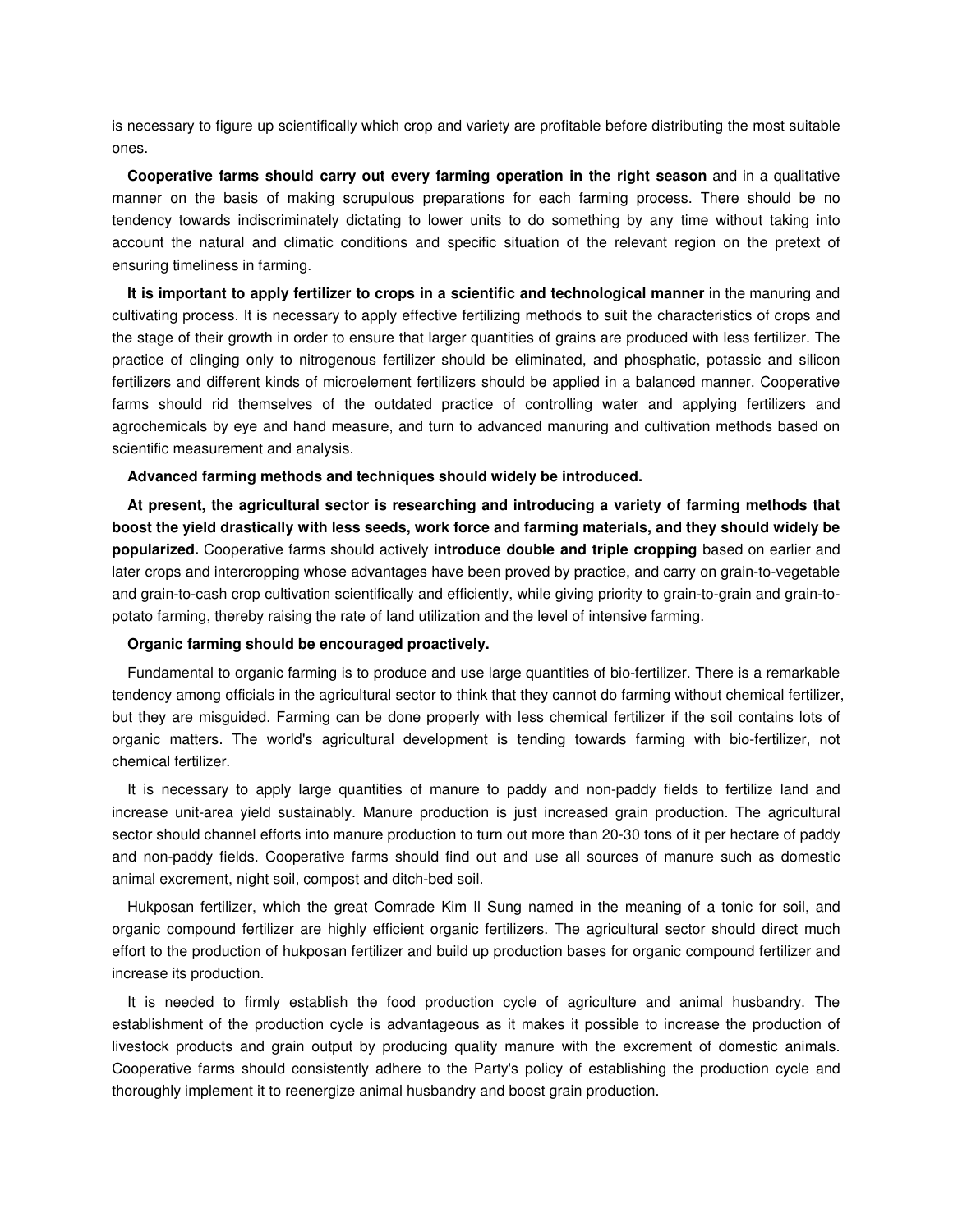#### **It is necessary to develop agricultural science and technology.**

The agricultural science research sector should concentrate its efforts on successfully solving the scientific and technological problems arising in carrying out the Party's agricultural policies including the problems of seed, farming techniques and development of new farming machinery. Scientists and technicians in the agricultural sector, with the patriotic mind to bring about a bumper crop with substantial scientific and technological successes, should take up urgent problems arising in agricultural production as core themes and carry through research purposefully and persistently.

It is important to apply in time the achievements made in agricultural science and technology. The agricultural sector should remove the tendency to insist on old experience and make light of science and technology, and positively introduce scientific and technological successes into agricultural production.

# **To increase agricultural production, it is necessary to protect land under cultivation and expand the grain cultivation area.**

Land is the main means of agricultural production and a precious asset of the country to be handed down generation after generation. The rural economy sector should put great efforts into land protection so as not to lose areas under cultivation**. It should undertake tree planting, river improvement and structure repair and maintenance efficiently and on a regular basis in order to prevent crop land from being inundated and washed away by flood in the rainy season,** and push ahead with the building of terraces with grasscovered slopes in sloping crop land in a planned way to protect it from natural damage. Along with this, it should make proactive efforts to restore arable land washed away by flood to its original state and retrieve the lost area of land according to the cadastral map. In particular, the practice of misusing and wasting land should be stamped out. Strict discipline and order should be maintained to prevent such illegal practices as recklessly violating crop land and misusing it for other purposes, and administrative and legal control of such practices should be tightened. Steady efforts should be put into tideland reclamation to bring new land under plough, and various possible methods employed to increase the area of land under cultivation.

**Agroforestry is a good way to increase grain production by making an effective use of forest land.**  General Kim Jong Il said that all the mountains should be turned into "mountains of gold," into "mountains of treasure," where we can get materials for producing food and clothes. **Cities and counties should properly set the sites for agroforestry** to undertake it on a large scale so as to increase grain production and step up the reforestation of mountains.

The agricultural sector should improve the structure of agricultural production to be a grain-oriented one in order to boost food production to the maximum. As it is the most urgent need for us to solve the food problem, we should reduce the area of cultivation of non-cereal crops as much as possible and expand the area of rice and maize cultivation. The Cabinet should make an overall survey of the utilization of land under cultivation by units outside the Ministry of Agriculture and assign each of them a grain production quota and see to it that it carries it out without fail.

#### **The agricultural sector should launch a vigorous drive for doing farming by its own efforts.**

The masters of agricultural production are the officials and working people in the agricultural sector themselves. Doing farming by their own efforts is a duty devolving upon them. Although it is not easy for cooperative farms to do farming by their own efforts in the present conditions, it is by no means something that is impossible. The several exemplary cooperative farms associated with the leadership exploits of the President and the General are overfulfilling their grain production plans and increasing the income shares of their farmers by themselves by inspiring their self-consciousness and enthusiasm and organizing all farming operations in a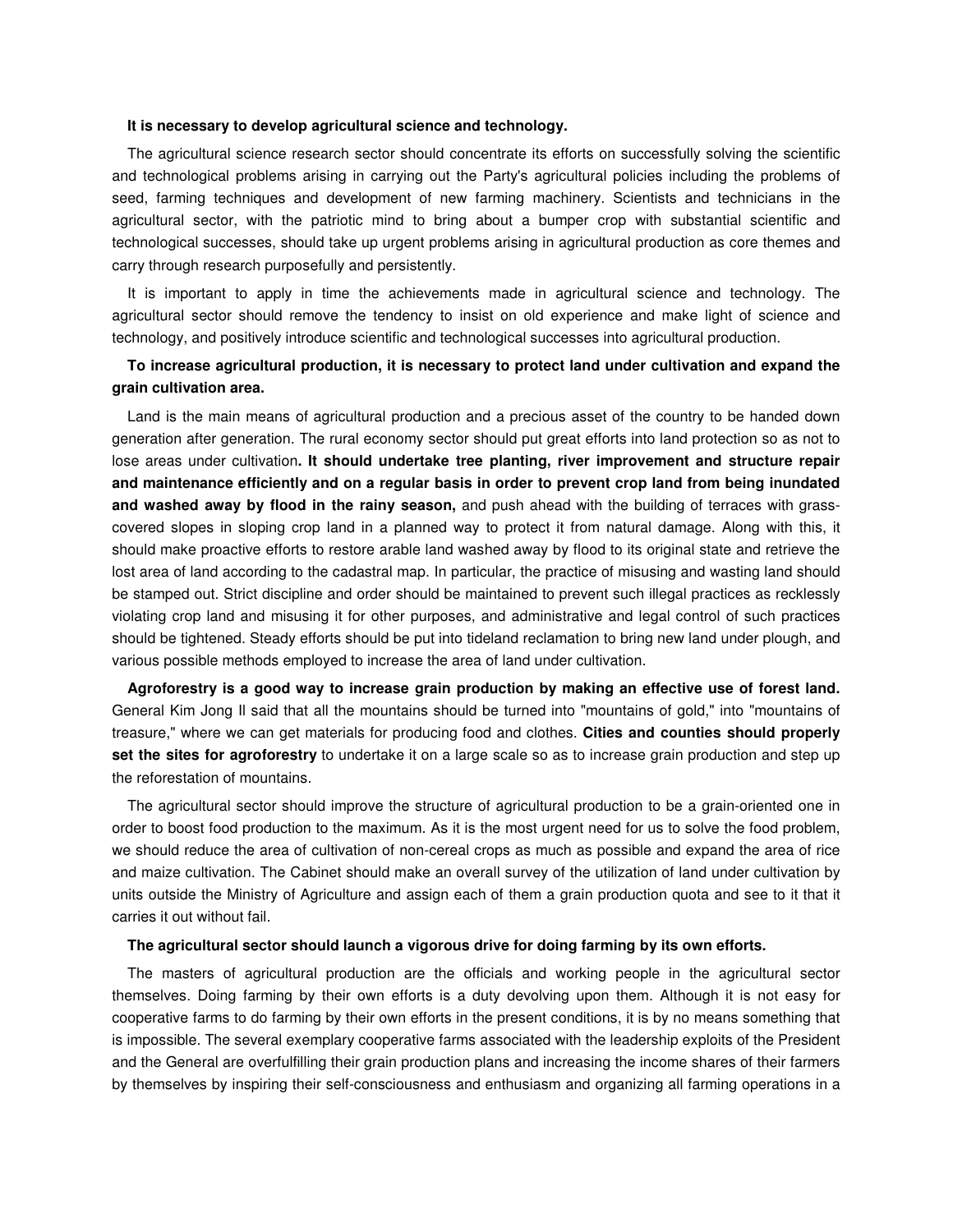scrupulous manner. All other cooperative farms should emulate them and launch a brisk drive to do farming by their own efforts.

Subworkteam is the grass-roots unit in the countryside which occupies an important position in the development of the rural economy and agricultural production.

Only when subworkteams enhance their role is it possible to develop the socialist rural economy and bring about innovations in agricultural production.

#### **The advantages of the subworkteam management system should be given full rein.**

The subworkteam management system created by the President is an excellent form of production organization and a superior method of management, in that it encourages farmers to take part in production and management as befitting masters with the feeling of attachment to the collective economy. Its advantages have clearly been proved through practice.

By operating the system efficiently as required by the developing reality, the agricultural sector should bring the sense of responsibility and creative zeal of farmers into full play. It should give farmers clear-cut tasks related with soil management, farming operations and production plan and review their results in time and in a substantial way, thus encouraging them all to work in a responsible manner with consciousness and high enthusiasm as befitting masters**. Recently a measure has been taken to introduce a field-responsibilitysystem within the framework of the subworkteam management system so as to inspire farmers with enthusiasm for production. By applying the system correctly in conformity with their actual conditions, cooperative farms should make it prove effective in agricultural production.**

**What is important in operating the subworkteam management system is to strictly abide by the socialist principle of distribution. Equalitarianism in distribution has nothing to do with the socialist principle of distribution and has a harmful effect of diminishing farmers' enthusiasm for production. Subworkteams should assess the daily work-points of their members accurately and in good time according to the quantity and quality of the work they have done. And they should, as required by the socialist principle of distribution, share out their grain yields to their members mainly in kind according to their work-points after counting out the amounts set by the state. The state should define reasonable amounts of grains for compulsory delivery on the basis of accurate calculation of the country's demand for grains, interests of farmers and their demands for living, thereby ensuring that they make redoubled efforts with confidence.** 

Subworkteam leaders should enhance their sense of responsibility and role.

They are the rural hardcore on whom our Party relies in solidifying its socialist rural position and primary leading members in the rural communities who organize and execute the farming and management of subworkteams. How they perform their duties decides whether the Party's agricultural policies are implemented or not and whether the advantages and vitality of the subworkteam management system are displayed or not.

All subworkteam leaders should be fully aware of the Party's intention of convening the conference of subworkteam leaders in the agricultural sector as this year's first conference and responsibly carry out their duties with credit.

# **First, subworkteam leaders should become active defenders, propagators and implementers of our Party's agricultural policies and Juche farming method.**

They should regard the Party's agricultural policies and Juche farming method as an absolutely right guide to action and their unshakeable faith and staunchly defend them in any circumstances and under any conditions. They should be better-versed in them than anyone else and actively explain and propagate them to farmers.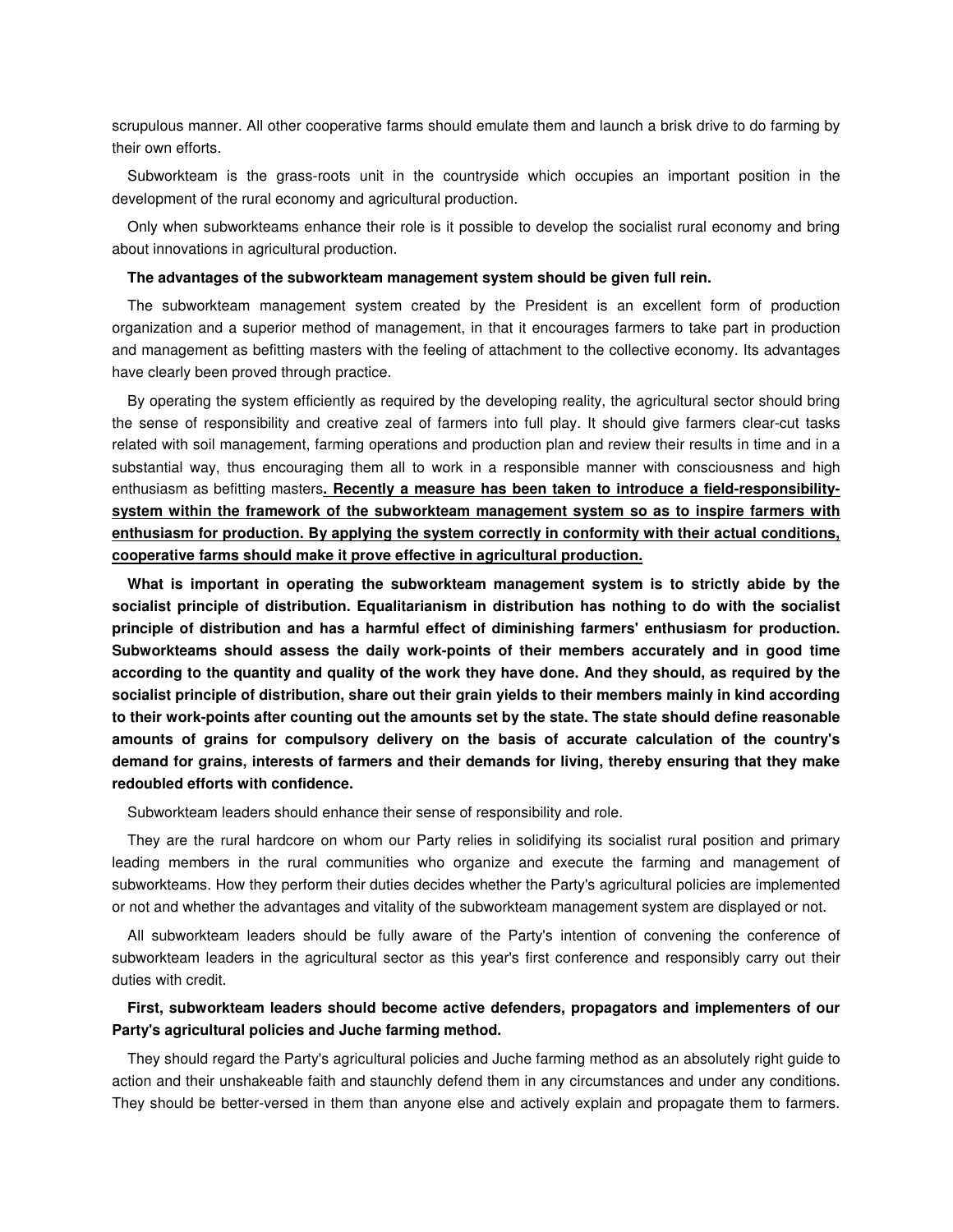They should ensure that all farm work is done in conformity with their requirements, and regard production plans assigned to their subworkteams as a battle order given by the state and carry them out without fail.

### **Second, subworkteam leaders should become genuine masters of their subworkteams and skilful commanders who conduct farming and management of their subworkteams responsibly and creatively.**

By working out a foresighted plan of every farming operation in keeping with the actual conditions of their subworkteams and distributing labour and organizing farm work scrupulously, they should ensure that all types of farm work are carried out qualitatively and in good time. They should be determined to make themselves a foundation for a rich harvest and take the lead in performing difficult and backbreaking farm work, getting up earlier and sleeping less than others. They should always rack their brains to increase production and manage their subworkteams better. They should do away with subjectivism and arbitrariness and enlist the collective wisdom and creative initiative of their subworkteam members, thus continuously improving the management of their subworkteams.

# **Third, subworkteam leaders should become truly solid farmers of the new century who are wellversed in all types of farm work and possessed of modern agricultural scientific and technological knowledge.**

They should be versatile in farm work, possessed of modern agricultural scientific and technological knowledge and prepared to operate various kinds of farming machinery skilfully. They should be sensitive to the new, strong in enterprising spirit and bold in introducing advanced farming techniques and methods and good experiences.

#### **Fourth, subworkteam leaders should become dutiful "caretakers" of public property of their farms.**

They, in cooperation with their subworkteam members, should value and take good care of land, farming machinery, draught cattle and farming implements as they would do their own property and their own flesh. They should ensure that all their subworkteam members take part in production and management with a high degree of self-consciousness of being masters of the collective economy and keep them from treating farm property and agricultural produce carelessly and wasting them.

### **Fifth, subworkteam leaders should become "elder brothers" or "elder sisters" of their subworkteam members who love and look after them as they would do their own blood relations.**

They should be equally kind to all their subworkteam members who are different with one another in disposition, habit and level, work with them well and thus make all of them members of the great socialist family. They should care for them with all sincerity, be concerned about their living before their own and take responsible care of their living. They should always treat their subworkteam members politely and live harmoniously and optimistically together with them, sharing joy and sorrow with them. In this way they can be called "our subworkteam leader" by them.

Our Party has great trust in and expectations of subworkteam leaders. By performing their duties with a clear knowledge of them, they should become pacesetters and standard-bearers in the countryside who raise fierce flames of innovations in agricultural production.

#### **State support to the countryside should be stepped up.**

To render support to the countryside is one of the basic principles for socialist rural construction specified in the rural theses. Without giving state support to the countryside it is impossible to put agriculture on a scientific and modern footing and to achieve steady growth of agricultural production.

The state should scale up investment in the agricultural sector and ensure better supply of materials for it. What is important in state support to the countryside is to ensure timely supply of fertilizer for agricultural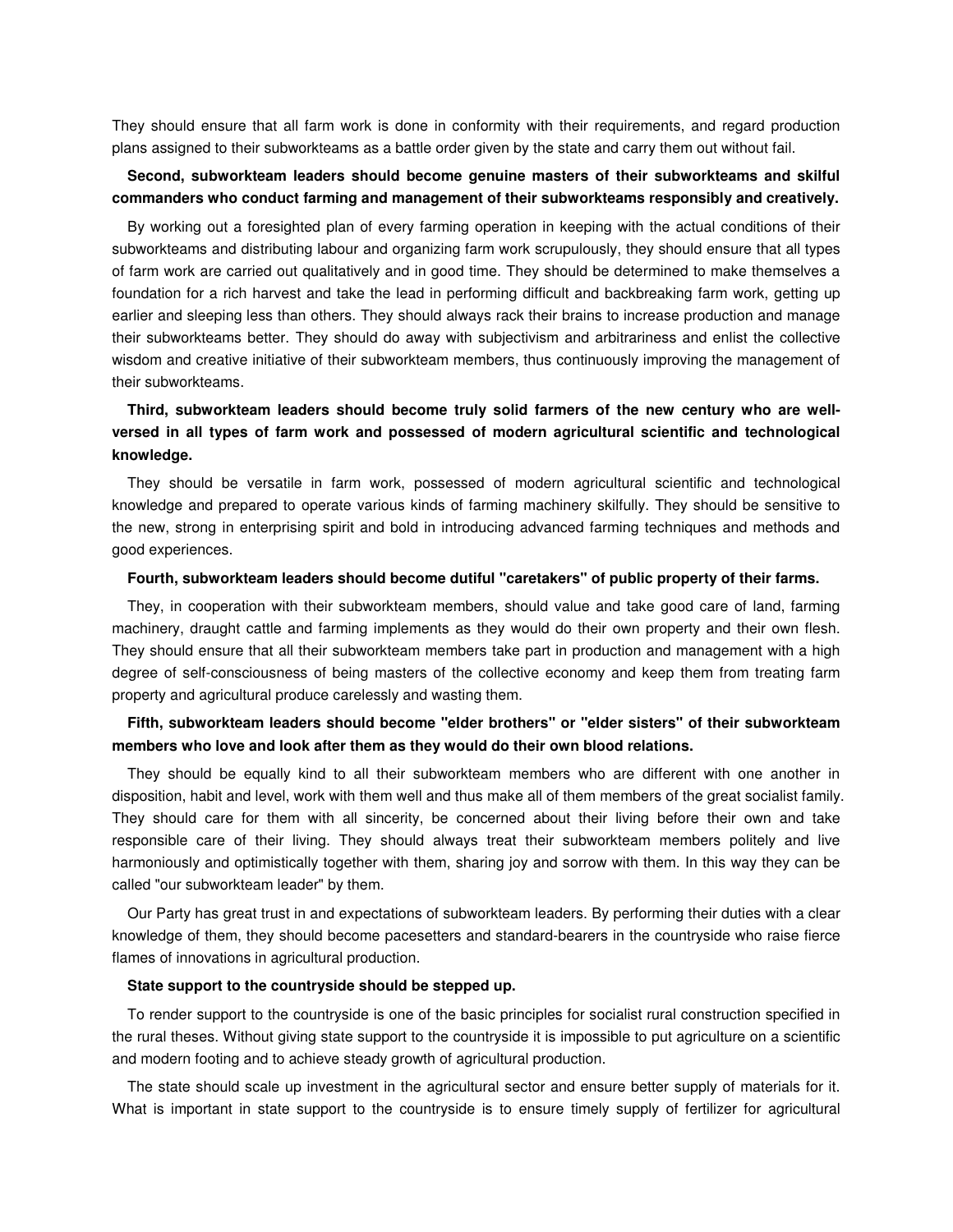production. Fertilizer is precisely rice. **Electricity and coal should be supplied sufficiently to the Namhung Youth Chemical Complex and Hungnam Fertilizer Complex, the arsenals for the socialist agricultural front, so as to make them normalize production of fertilizer on a high level. In addition to nitrogenous fertilizer, they should produce and supply phosphatic, potassic, silicon and various kinds of microelement fertilizers.** It is necessary to provide the rural communities with large numbers of modern farming machinery, including tractors, and ensure enough supply of electricity, fuel, PVC sheeting, agrochemicals and other requisites opportunely for farming processes.

It is also important to give manpower support to the countryside. As mechanization of agriculture is yet to be up to standard, people across the country should turn out to help the farmers in their work. Manpower support for the countryside should be organized rationally as appropriate to the actual conditions of each region and cooperative farm, and volunteers should be encouraged to work with meticulous care from the standpoint that they share responsibility for farming with farmers. Along with increasing support to the countryside, it is necessary to keep the work force and farming equipment available at cooperative farms from being diverted to other projects that have nothing to do with farming.

It is essential to enhance the role of the Cabinet and the agricultural guidance organs.

Whether or not a radical turn is effected in agricultural production by concentrating all effort on farming depends largely on the role of the Cabinet and the agricultural guidance organs.

True to the Party's intention of attaching importance to the agricultural front in the building of a thriving nation, the Cabinet should carefully arrange, organize and command economic activities on the principle of concentrating efforts on agriculture and give timely solutions to the problems arising in agricultural production. The Cabinet officials, making a plea of the difficult economic situation in the country, should not simply send down plans for supplies to the agricultural sector and remain desk-bound in their offices pressing their subordinates to execute the plans quickly. Instead, they should go down to the production sites, identify bottlenecks and take proactive steps to resolve them.

The agricultural guidance organs should command farming operations in a manner responsible for the agricultural front. It is of decisive importance to root out subjectivism, bureaucratism and formalism which are deep-seated in the guidance over farming operations. The agricultural guidance organs should hold technical guidance as the main thing in directing farming operations, popularize advanced farming techniques and methods, and make exact demand on cooperative farms and give substantial help to them so that they do all types of farm work in a scientific and technological way.

#### **Party guidance to the agricultural sector should be intensified.**

Party organizations should orient their work towards championing and glorifying the immortal achievements the President and the General made for the country's agricultural development and implementing the agricultural policies put forward by the Party.

They should conduct effective political work aimed at giving free rein to the spiritual strength of the officials and working people in the agricultural sector.

The key to increased agricultural production lies in giving full play to the spiritual strength of the officials and working people in the agricultural sector. Party organizations should see to it that they cherish and apply Kim Jong Il's patriotism in practice and learn from the heroic spirit of the farmers of the older generation who strove to produce food grains in the flames of the fierce war. **They should move the theatre of their political work to the farm fields and, through intensive motivational work, inspire the farmers there with zeal and vigour and make all farm fields seethe with the struggle for increased grain production.**